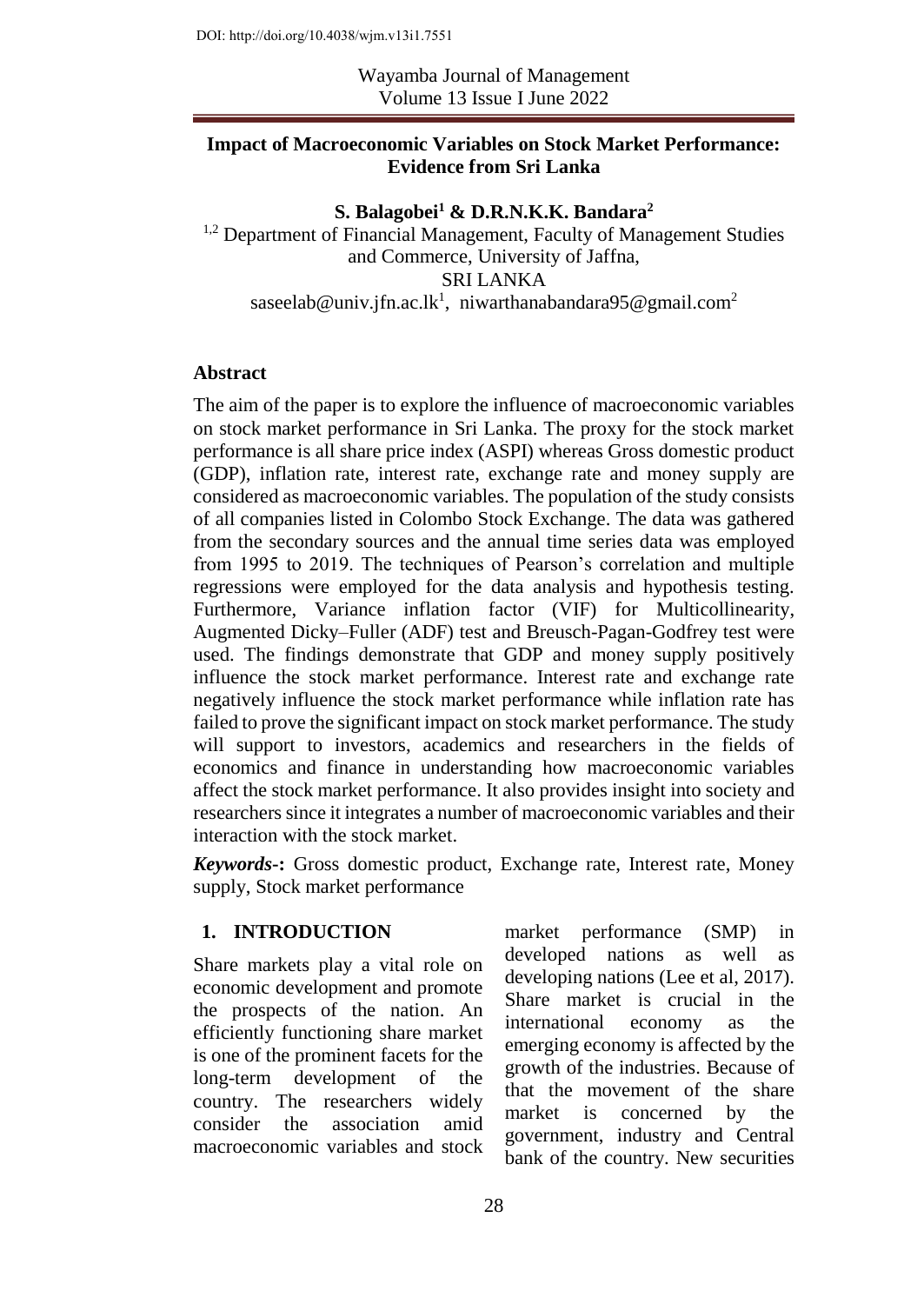are issued to the public for the first time in the primary market while previously issued stocks are traded in the secondary market. Meanwhile, in over-the-counter market, the stock trading is performed directly between two parties without the oversight of an exchange.

CSE is the only stock market in Sri Lanka and operates for establishing a regulated environment in which individual and institutional investors may work together. According to Mishkin and Eakins (2011) common stocks of an institution are traded in a share market. SMP refers to the yields that the shareholders receive on their investment. The return may be in the form of profits through the trading activities or dividends provided by the organization to its investors from time to time. The strengths and weaknesses of the country are demonstrated by macroeconomic variables. Alan and Rashid (2014) explore that GDP, inflation (INF) rate, money supply (MS), interest rate (IR), exchange rate (ER), foreign direct investment (FDI), industrial production index and unemployment rate are most essential macroeconomic variables. Academician, regulators, scholars, stockholders, and government are more interested to analyse the effects of macroeconomic variables on share market. Stock market which is a prominent indicator of an economy reflects the level of economic well-being in nations (Menike, 2006).

Share market plays an energetic role in an emerging economy. Therefore, more researchers and policy makers have paid their attention on studies related to stock markets. The extant studies have shown the influence of macroeconomic variables on SMP in different angles (Khrawish et al., 2010). Few researchers implied that some macroeconomic variables have positive impact on SMP. Although some researchers like Pal and Mittal (2011), Menike (2006) and Gunasekarage et al. (2002) represent contradictory idea which was some macroeconomic variables and SMP has significant negative relationship. But, few studies have not shown any association between some macroeconomic factors and share market variables (Ali, 2011 and Bhattacharya & Mukherjee, 2002). These contradictory ideas make confuse the policymaker's mind.

Although most of the studies have been conducted on investigating the association between macroeconomic variables and SMP in developed nations such as Japan, United States and Turkey (Patro, Wald & Wu, 2014, Chen et al., 2021), there is a dearth of the studies in developing nations. Hence, it is inspired to study on the stock market trend of Sri Lanka as there are very limited sources or studies that have been conducted on it.

Sri Lankan market performance fluctuated substantially in recent years. The market performance of CSE in 2018 shows a sharp contrast to the positive performance recorded in 2017 as market capitalization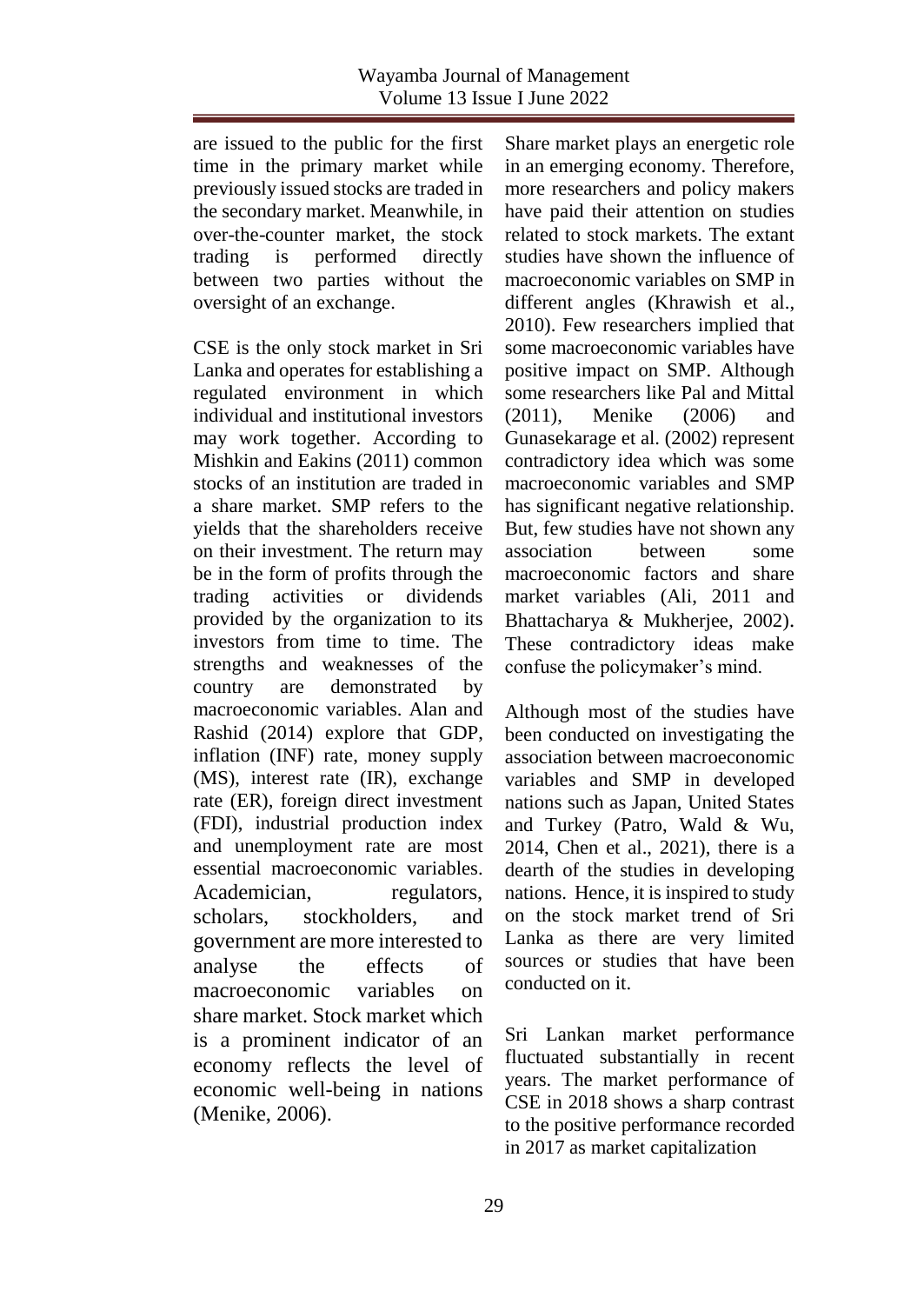decreased by 17.85%. There is a fluctuation and downward trend in the stock market performance due to the lack of consistency in economic policies and political instability of the government. In Sri Lanka, prominent macroeconomic variables have shown substantial fluctuations over time. Based on the research problem, the research question is identified: "How far do the macroeconomic variables influence on the SMP?"

Few studies were conducted on analysing the impacts of macroeconomic variables on the SMP in Sri Lankan context (Gunasekarage, Pisedtasalasai & Power, 2004; Menike, 2006; Wickremasinghe, 2011; Shafana, 2014; Amarasinghe, 2015, Francis et al., 2021). So there is a dearth of the study on macroeconomic variables and SMP in emerging markets. The Colombo Stock Exchange is chosen because it operates the only share market in Sri Lanka. The purpose of the research is to investigate the influence of macroeconomic variables on SMP for the period of 1995 to 2019.

From the previous literature, it appears that there is no common consensus on the influence of macroeconomic variables on SMP. Therefore, the present study provides the contributions to the extant literature in several ways. This study extends the existing literature by analysing the association between macroeconomic variables on SMP in an emerging economy. It supports to improve a better understanding of the effects of macroeconomic factors on

developing markets which have different institutions, structure and organizations compared to the developed markets. It provides a considerable practical significance since its econometric findings assist the application of proper regulatory, financial and economic policies. The findings of the study will be used by the financial analysts, owners and other stakeholders for their better decision making. The outcome of the research and subsequent policy recommendations may serve as a valuable reference for policy makers to prudently manage the macroeconomic forces to enhance the SMP of Sri Lanka in order to formulate of economic targets and policies.

### **2. LITERATURE REVIEW**

Several studies have been conducted globally about various macroeconomic variables and capital markets but the findings are inconsistent because of the different economic environment. The study viewed the stock market performance from different perspectives in addition to different theoretical frameworks.

### **2.1 Theoretical review 2.1.1 Efficient Market Hypothesis**

The Efficient Market Hypothesis (EMH) was first developed by Fama (1970). In the share market, this investment theory described as share prices fully reflect all accessible information. Moreover, the important way investors receive higher yields through investing in high-risk securities, and it ought to be challenging to outperform the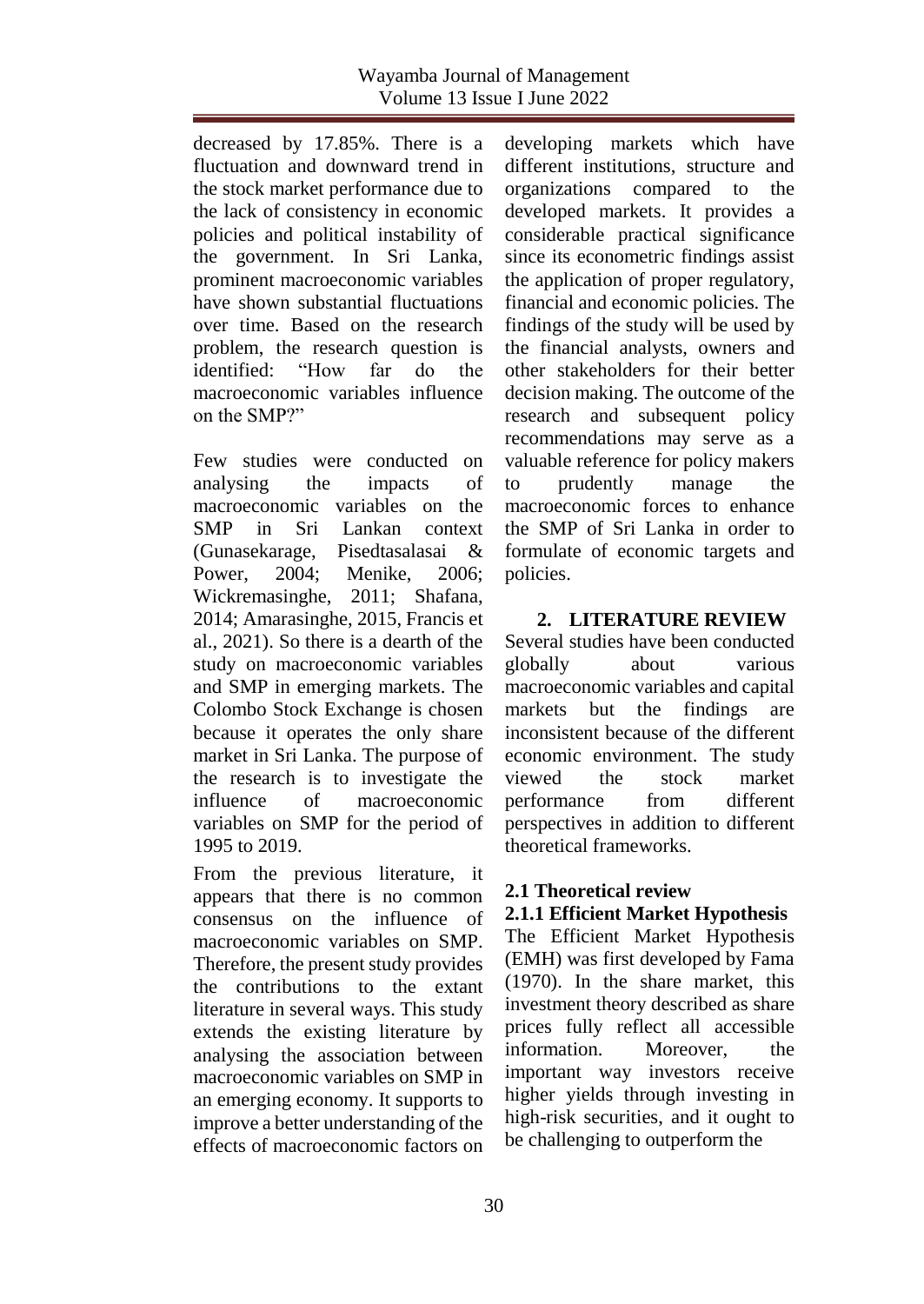general market through expert in trading stocks.

### **2.1.2 Capital Assets Pricing Model**

Capital Assets Pricing Model **(**CAPM) was developed by Sharpe (1964), Black (1972) and Lintner (1965). This model describes the association between systematic risk and expected return for the assets. It is widely used for assessing the cost of capital and also evaluating the performance of a portfolio. According to Hur and Chung (2017), in view of Korea's lead rising of stock market and discovered empirical evidence to bolster these theoretical implications. The CAPM will influence the linkage among macroeconomics variables and SMP.

### **2.1.3 Arbitrage Pricing Theory**

The Arbitrage Pricing Theory (APT) was presented by Ross (1976). It predicts the return using the association between macroeconomic variables and expected return. This theory is an extension of the CAPM which is based on one aspect demonstrating that there is only one independent variable which is the risk premium of the market. CAPM and APT have the identical assumptions such as homogenous expectations, perfectly competitive markets, and frictionless capital markets. However, Ross (1976) suggests a multifactor method to elucidating asset pricing through the APT.

### **2.2 Empirical Review**

Share market is the place where stocks are traded. Ordinary share is representing an ownership in a company. It provides the capital for a company. Year by year stock market becomes more institutionalizing (Campbell et al., 1997). Number of organizations and individuals are arranging large investments funds in stock market. Make money directly is the main purpose of investing in stocks. Few studies demonstrate the crucial role of macroeconomic variables such as INF, industrial production index, IR, and foreign ER in elucidating the SMP (Kandir, 2008 and Muhammad et al., 2009).

Aurangzeb (2012) reveals that stock price movements are directly linked to company performance, movement of macroeconomic variables or government actions. Thus, investor must have good knowledge about right time to make right decision whenever these fundamentals produce something different. Several research studies reveal that stock market returns are positively associated with economic growth of the country.

# **2.2.1 Gross Domestic Product**

The various studies have been conducted on GDP and share price. Few studies reveal that GDP and stock market index are positively associated (Nijam et al, 2015; Sireesha, 2013). But, Hunjra et al. (2014) explored that GDP has no association with stock price index in Pakistan. In Taiwan, GDP has great effect on stock market return which is revealed by Singh et al. (2011). Further Momani and Alsharari (2012) found there is significant statistical impact on share price with national production through their study. At the same time, EI-Nader and Alrainmony (2013) reveals that stock market development is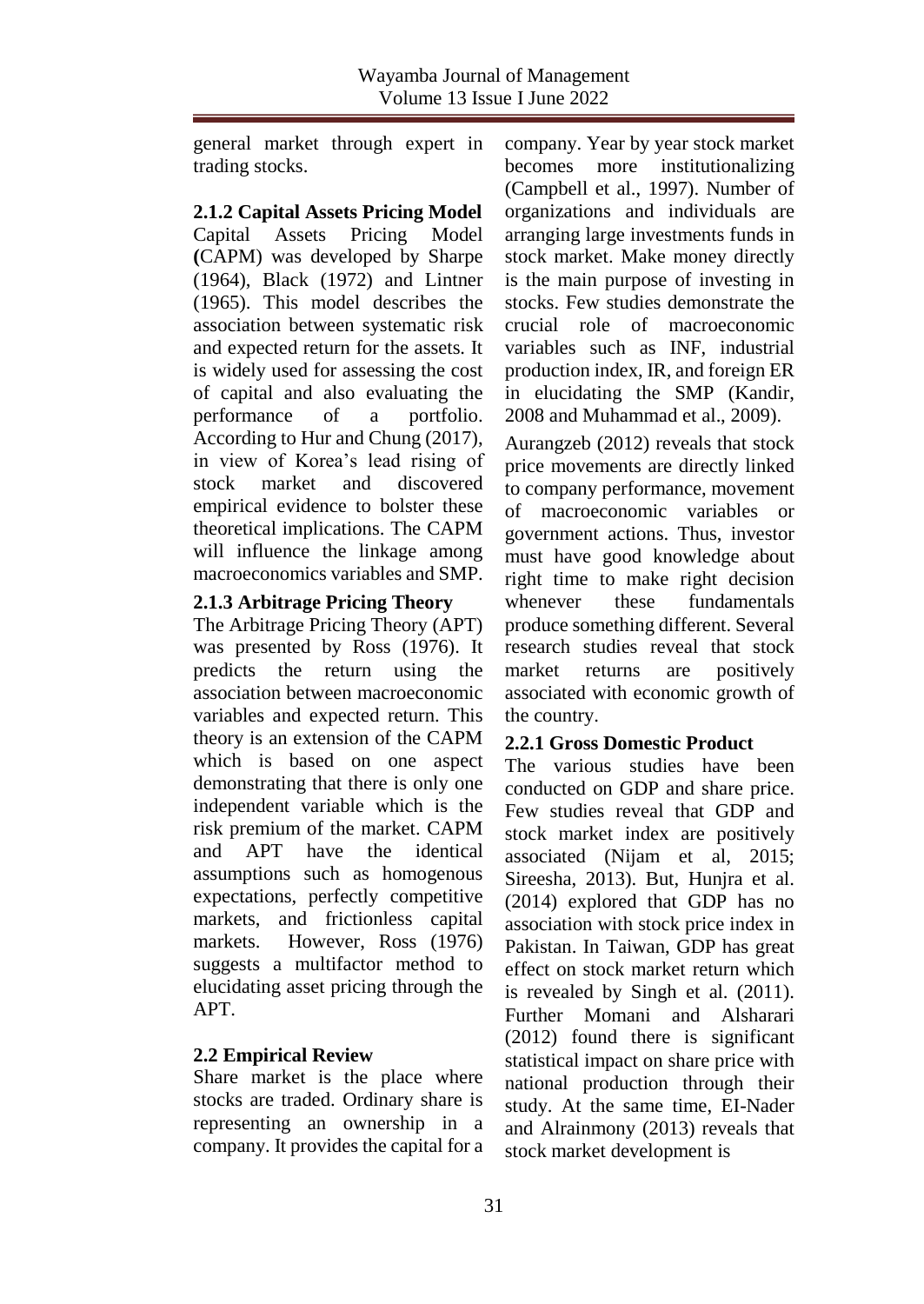negatively affected by nominal GDP in Jordan stock market. Ademola (2014) cited in Osamwonyi and Evbayiro-Osagie (2012) found that GDP growth rate increases, Stock prices also will rise. Jayasundara et al. (2019) indicated that real GDP influences positively on the ASPI (All Share Price Index) in emerging market. Marques et al. (2013) also indicated that the growth of the economy is influenced by the growth of the stock market whereas Kapaya (2020) revealed unidirectional linkage between stock market and GDP. Gurloveleen and Bhatia (2015) analysed the influence on BSE 500 manufacturing companies from 2006 to 2015 and identified no association during that period. Tiryaki et al. (2019) revealed that stock market return has a positive association with industrial production. Francis et al. (2021) identified that industrial production is positively associated with share price in Sri Lankan context in long run. Therefore, the following hypothesis is developed.

H1: Gross domestic product positively influences on SMP.

### **2.2.2 Interest Rate**

The impact of Treasury bill rate has positive but week effect on the SMP concluded in their research study by Kyereboah and Agyire-Tetty (2008). Chen et al. (2012) suggested that, there is strong co-relation between macroeconomic variables such as IR on the stock price as well as volume indices. Aurangzeb (2012) found that IR exerts significant negative relationship with share price through his study. Jayasundara et al. (2019) found that IR shows a negative

impact towards the ASPI. But few studies demonstrate that IR is positively correlated with share price (Nijam et al., 2015; Khrawish et al., 2010). Amarasinghe (2015) reveals that the association between IR and stock prices is dynamic and revealed an inverse impact of IR on stock prices in Sri Lanka for the period of 2007 t0 2003. Ajaz et al. (2017) found that because of changing IR, there was an asymmetric effect in stock market for the period of 1991 to 2015. Chang and Rajput (2018) investigated impact of IR on stock prices in Pakistan and found that IR has an inverse association. Furthermore, macroeconomic factors have symmetric association in the long term whereas asymmetric in short term. Lee and Brahmasrene (2018) didn't identify any effect of IR in short run in Korea. Anwer et al. found that there was no or little impact of policy rate of monetary authority on developing countries due to inefficient policy method. Hence, the following hypothesis is constructed,

H2: Interest rate negatively influences on SMP.

# **2.2.3 Inflation**

Inflation is a macro-economic variable that directly influence on the stock market fluctuations which was found by Chen et al. (2012) in their study. At the same time Zohaib et al. (2012) through their study reveals that inflation has insignificant impact on stock returns of Kenya Stock Exchange. Kyereboah and Agyire (2008) demonstrate that inflation was found to be adverse effect on the SMP. Pal and Mittal (2011) revealed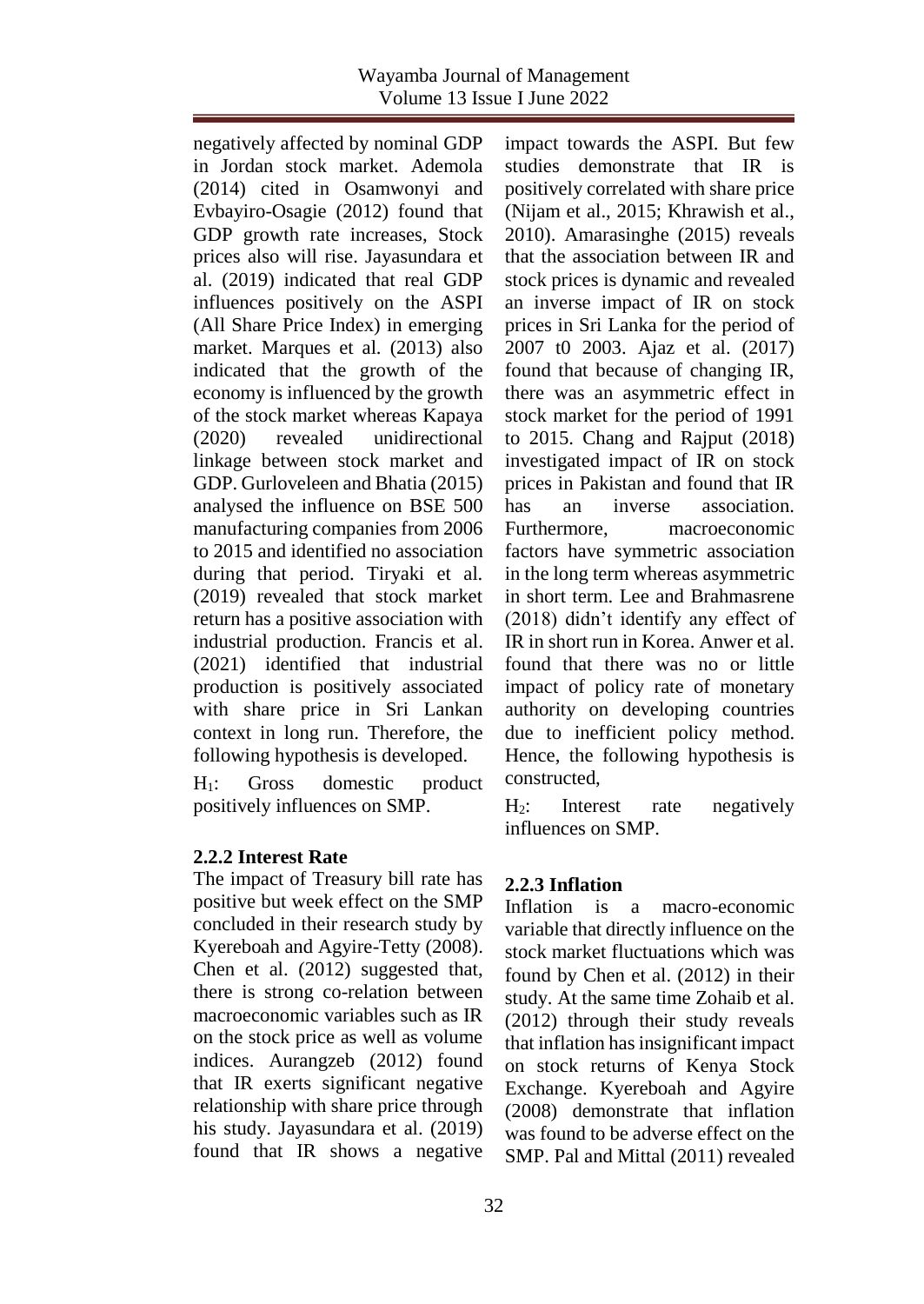that inflation and market performance are negatively correlated in India. Moreover, Aurangzeb (2012) on Ghana Stock Market found out that inflation has negative impact on SMP. Ho (2017) analysed SMP in Malaysia and found that inflation has an inverse effect, and Lee and Brahmasrene (2018) indicated that an inverse effect of inflation rate in short term in Korea. Few studies found that inflation and share price are positively associated in Sri Lanka (Chang & Rajput, 2018; Hemamala & Jameel, 2016; Shafana, 2014; Balagobei, 2017). Controversy few studies found that INF has no significant relationship with market return (Perera, 2015; Wickramasinghe, 2011 and Lakmali & Madhusanka, 2015). Furthermore, Megaravalli and Sampagnaro (2018) showed that inflation and SMP are not associated in long term in China, Japan and India. Using Granger causality test, they found that inflation rate and SMP cannot be predicted in Japanese and Indian stock market. Therefore, the hypothesis is developed as,

H3: Inflation rate negatively influences on SMP.

### **2.2.4 Exchange rate**

ER is one of the most prominent factors in economy. Through exchange rate nations currency explain by another currency. It clearly demonstrates that stock market capitalization, stock price and stock return are significantly influence by the ER, which discover by Mazuruse (2014) throughout his research. Shafana (2014) revealed that ER is negatively correlated with

stock prices in Colombo Stock Exchange for the period of 2008- 2011. But Balagobei (2017) indicated that ER positively influences stock market return in Sri Lanka and Francis et al. (2021) also found that ER positively affects the share price in CSE in the long term. Moreover, Wong (2017) examined the relationship between the share market and real ER, and revealed that stock market is negatively correlated with real ER in Asia and Europe countries. Liang, Lin and Hsu (2013) demonstrated the ER inversely influences the stock market from 2008 to 2011 using monthly secondary data for the countries of Indonesia, Thailand, Philippines, Malaysia and Singapore. Dahir et al. (2018) analysed about ER in the countries of BRICS and concluded that Brazil and Russia have favourable effect in medium and long term whereas India has an inverse association. Megaravalli and Sampagnaro (2018) investigated the association between short term and long term using only 107 observations, and found that ER has a positive relationship with share market of Japan, India, and China from 2008 to 2016. Effiong and Bassey (2018) studied the ER on share market in Nigeria. Therefore, the hypothesis is developed as follows,

H4: Exchange rate negatively influences on SMP.

# **2.2.5 Money Supply**

Zoa et al. (2014) revealed that MS theoretically has a favourable effect on share prices. Moreover, growth of money supply will influence growth in money and growth in an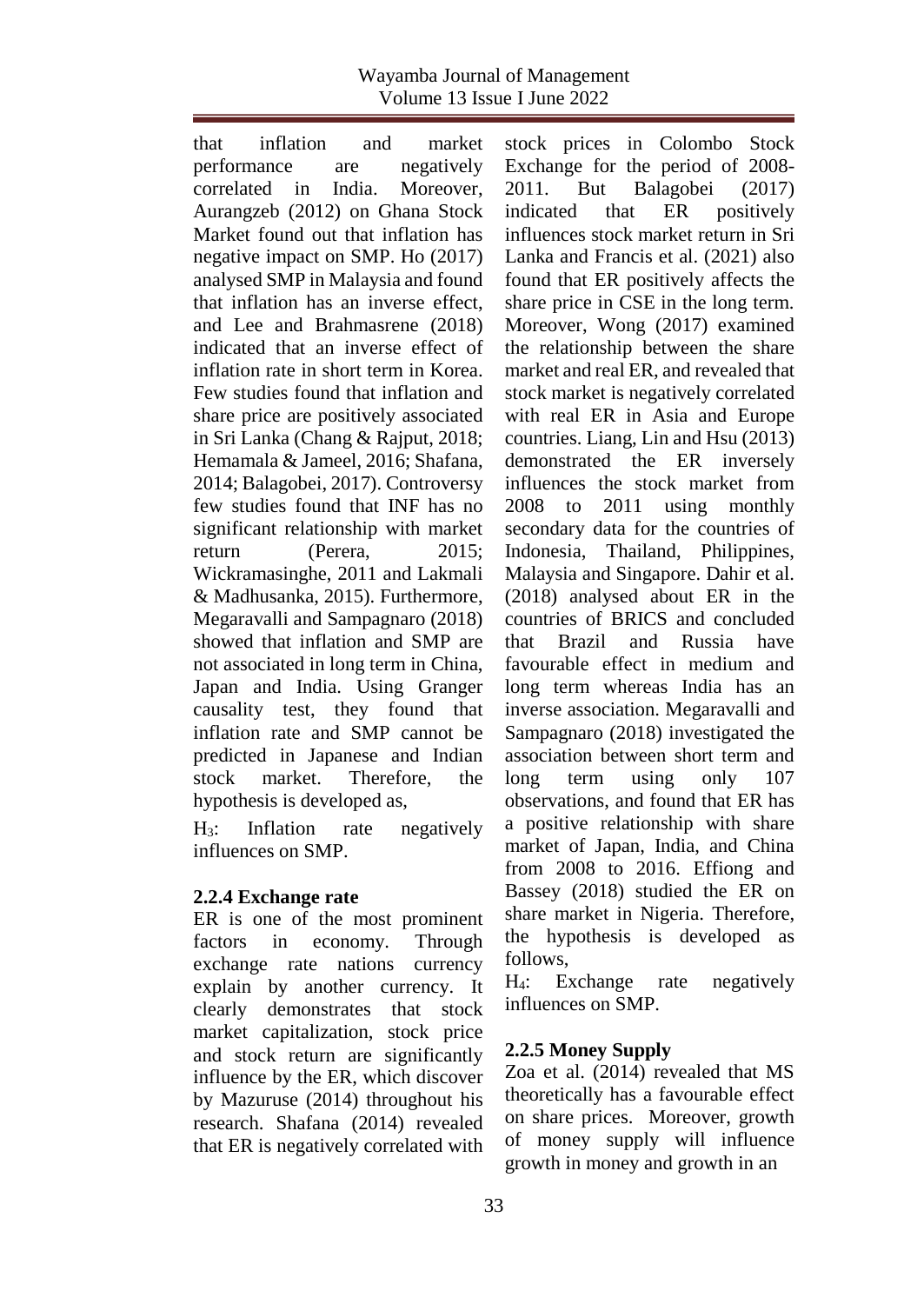economic activity which leads to increase the share price. Wickramasinghe (2011) showed that ASPI has a bi-directional causal association ASPI and MS (M1), and MS has a vital role in demonstrating the estimate variance in share prices. Balagobei (2017) revealed that MS has not shown any influence on SMP in Sri Lanka. But, Francis et al. (2021) found that there was no impact of MS on stock price in CSE in long term. Moreover, Leenee and Taylor (2014) identified that MS positively influences stock prices in Malaysia. Tiryaki et al. (2019) investigated effects of MS on the share prices in Turkey and revealed that contractionary monetary tools influence mainly SMP as compared to expansionary monetary tools. Etale and Eze (2019) examined the influence in long term as well short term on Nigeria concerning broad MS and indicated that it influences favourably. Based on the prior evidences, the hypothesis is constructed as follows,

H5: Money supply positively influences on SMP.

The findings of impact of macroeconomic variables on SMP were mixed in the previous studies. So, the study is conducted to generalize the findings.

# **3. METHODS**

Research Methodology consists of techniques and procedures to be employed to carry out the research. It focuses on research design, approach, sample, data source and analysis methods. In this study, the data was collected from the

secondary data sources. ASPI data was gathered using annual reports of CSE whereas the macro economic data was derived from Central bank's annual reports, Securities and Exchange Commission (SEC) and Department of Census and Statistics in Sri Lanka.

The population of the study consists of all listed companies in CSE from 1995 to 2019. The CSE is the main stock exchange and responsible for the activities of the share market in Sri Lanka. It covered 286 firms under 20 business sectors in 2019. Method of data analysis represents the descriptive statistics as well as inferential statistics. Descriptive statistics describe the characteristics of the variables of the study. Inferential statistics consist of Pearson's correlation and multiple regression analysis.

The study employs the multiple linear regression model which involves in examining the impact of selected macroeconomic variables on SMP.

ASPI =  $\beta_0$  +  $\beta_1$ GDP +  $\beta_2$ IR +  $\beta_3$ INF  $+ \beta_4 ER + \beta_5 MS + \epsilon$ Where: ASPI – All Share Price Index  $\beta_1$ , $\beta_2$  $\beta_3$ , $\beta_4$ , $\beta_5$  Regression coefficient GDP – Gross Domestic Product IR – Interest Rate INF – Inflation Rate ER – Exchange Rate MS – Money supply ε – Error term

Five variables have been considered as macroeconomic variables such as GDP (log of GDP), IR (annual rate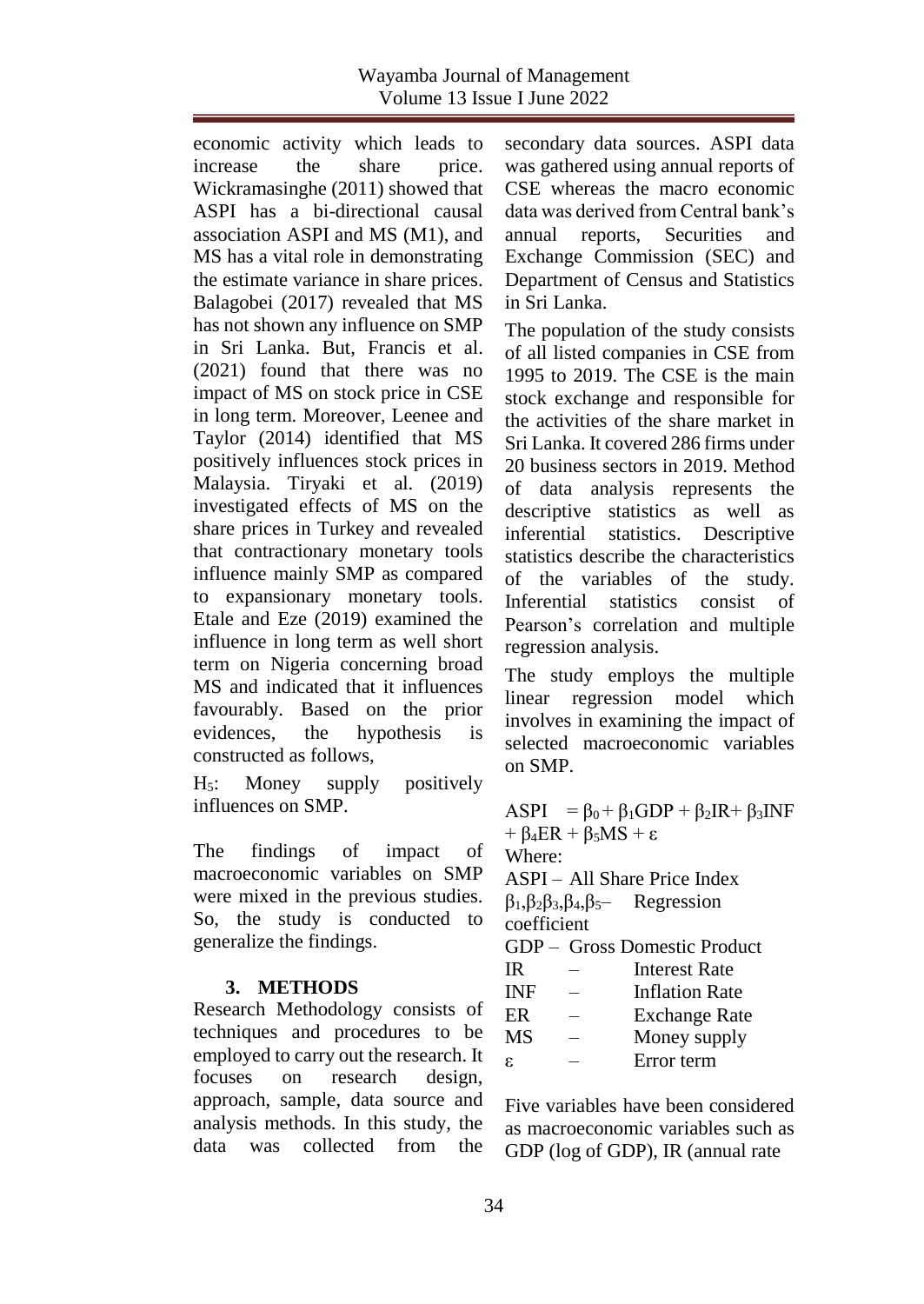for 364 days' treasury bill); INF (annual inflation rate); ER (ER between Sri Lankan rupee and US dollar); and MS (Broad money supply (M2b)) whereas ASPI is utilized as the proxy for SMP.

# **4. RESULTS AND DISCUSSION**

#### **4.1 Descriptive Statistics**

It is used to describe the basic features of the data gathered for this study. The usual descriptive statistics includes maximum, minimum, mean, and standard deviation.

As seen in table 1 the average GDP is 5.08% with minimum value -1.5% and maximum value 9.1%. IR has a mean value 11.57% with the standard deviation (SD) of 4.156. Further the average INF is 8.20 with a SD of 4.837 and ER has an average value Rs.107.34. The average of MS is Rs.2304.34 billion with SD 2279.56. In the case of dependent variables, ASPI shows a mean performance of 3316.19 with SD of 2622.76 and has a wide range from 447.60 to 7299.

### **4.2 Correlation Analysis**

The study uses a Pearson's correlation analysis to discover the association and direction of the macroeconomic variables and SMP.

Table 2 represents that correlation coefficient between GDP and ASPI is 0.173 which is not significant at 0.05 level (p=0.406>0.05) and it indicates that GDP isn't associated with ASPI. Other macroeconomic variables such as IR, INF have a significant negative association with SMP while ER and MS have a positive significant association with SMP at 0.05 levels.

#### **4.3 Multicollinearity and Homoscedasticity**

Multicollinearity refers to the situation where two or more explanatory variables are highly related with one other. It refers to "the successive inclusion of additional variables that lift the collinearity of the full set of explanatory variables to a 'harmful' level" (Lauridsen & Mur, 2006).

Variance inflation factor (VIF) is a statistical tool employed to recognize the issue of multicollinearity. If the VIF is greater than 10, there is a multicollinearity problem (Hair et al., 1995). In this study there was the absence of multicollinearity problem among the macroeconomic variables as all VIFs are less than 10.

As seen in table 4, there is no heteroscedasticity in the model (p>0.05) which means that errors are spread out consistently between the variables.

### **4.4 Unit Root Test**

Economic and financial variables usually exhibit trending behaviour. This study uses the Augmented Dickey Fuller (ADF) test to detect the presence of unit root in the variables.

Table 5 shows that three macroeconomic variables such as GDP, IR and INF are stationary at level. The series of ER, MS and ASPI consist of unit root and are therefore non-stationary processes,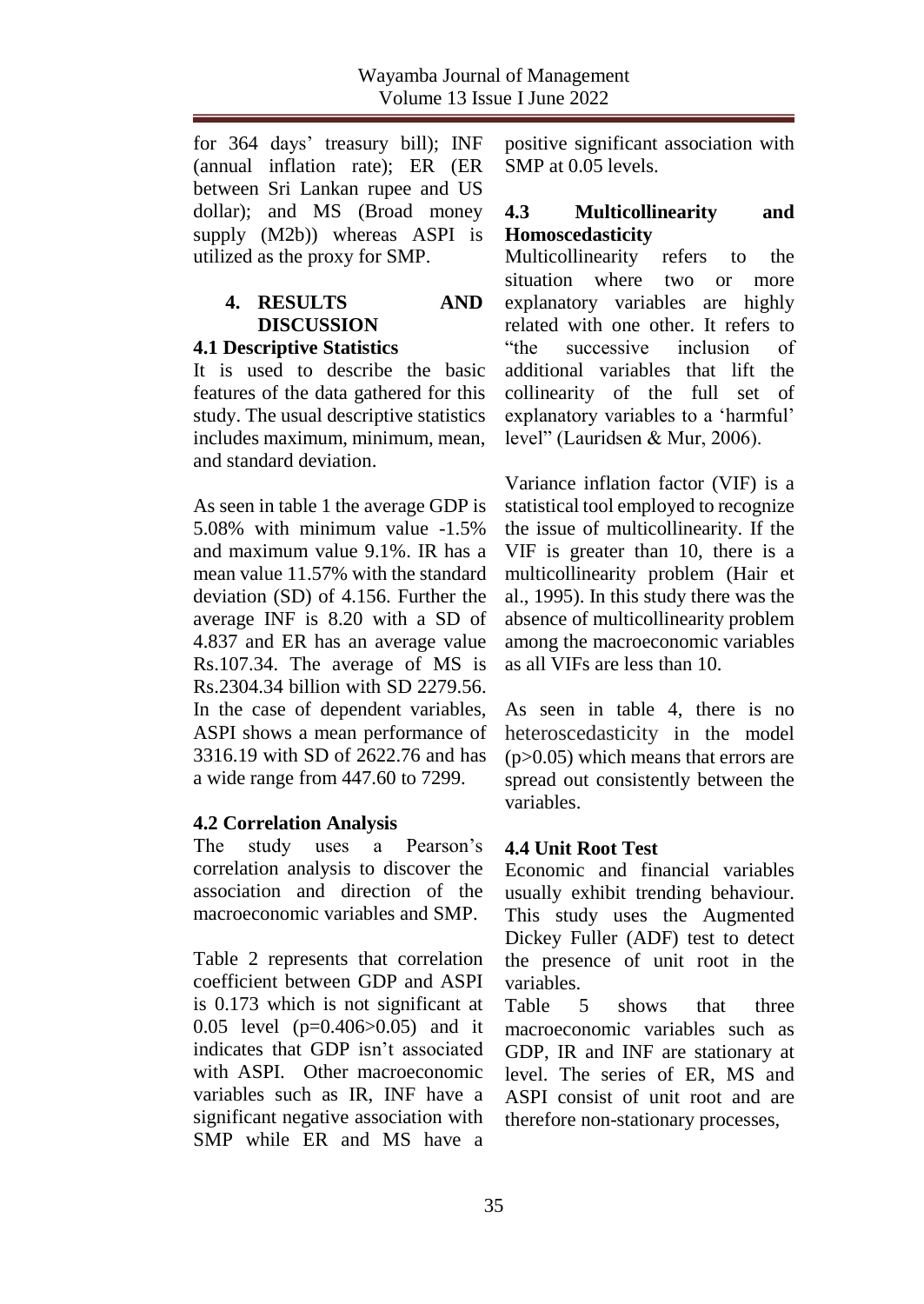but the first difference of the time series turns out to be stationary.

### **4.5 Multiple Regression Analysis**

Multiple regression analysis is performed to examine the impact of macroeconomic variables on SMP in Sri Lanka. As seen in table 6, the adjusted R-squared value is 0.919 which represents 91.9% of observed variation of ASPI is explained by the changes in the independent variables namely GDP, IR, INF, ER and MS. Remaining part 8.1% of the variation is related to the other factors which are not shown in this model. Moreover, the model is significant and more appropriate to this study  $(F=53.289, p < 0.01)$ .

As seen in table 6, the SMP is significantly affected by only four macro-economic variables namely GDP, IR, ER and MS. The table shows that GDP has a significant positive influence on SMP in Sri Lanka ( $\beta = 2702.804$ ,  $p < 0.05$ ). H<sub>1</sub> states that GDP positively influences on SMP. Hence, this hypothesis has been supported. The finding collaborates with previous empirical studies of Marques et al. (2013) Nijam et al. (2015), Sireesha, (2013), Ademola (2014) and Jayasundara et al. (2019). Moreover, the coefficient of IR indicates that IR has a negative significant influence on SMP in Sri Lanka ( $\beta = -284.90$ ,  $p < 0.05$ ). H<sub>2</sub> states that IR negatively influences on SMP. Hence, this hypothesis has been supported. The negative association between IR and ASPI is demonstrated in the studies of Aurangzeb (2012), Jayasundara et al. (2019), Amarasinghe (2015), and Chang and Rajput (2018).

The table 6 shows that INF has not significant influences on SMP  $(\beta = -$ 1151.690, p>0.05) in Sri Lanka. H<sup>3</sup> states that IF negatively influences on SMP. Hence, this hypothesis has not been supported. The finding collaborates with extant studies such as Zohaib et al. (2012), Perera (2015), Lakmali and Madhusanka (2015) and Wickramasinghe (2011). The table 6 displays that ER has a significant negative influence on SMP  $(\beta = -17724.98, \ p < 0.01)$  in Sri Lanka.  $H_4$  states that ER negatively influences on SMP. Therefore, this hypothesis has been supported. The finding collaborates with previous studies of Shafana (2014), Wong (2017), and Liang et al. (2013). According to the table 6, MS has a significant positive influence on SMP in Sri Lanka  $(\beta =10073.43)$ ,  $p<0.05$ ). H<sub>5</sub> states that MS positively influences on SMP. Hence, this hypothesis has been supported. The positive association between MS and ASPI collaborates with prior studies (Francis et al., 2021; Leenee & Taylor, 2014; Etale & Eze, 2019).

### **5. CONCLUSION**

The aim of this study is to examine the influence of macroeconomic variables on SMP in Sri Lanka. Whole listed companies in Colombo stock exchange have been considered in this study. It can be concluded that out of five macroeconomic variables only four macroeconomic variables have a significant influence on SMP. GDP and MS have a positive influence on SMP whereas IR and ER have a negative influence on SMP in Sri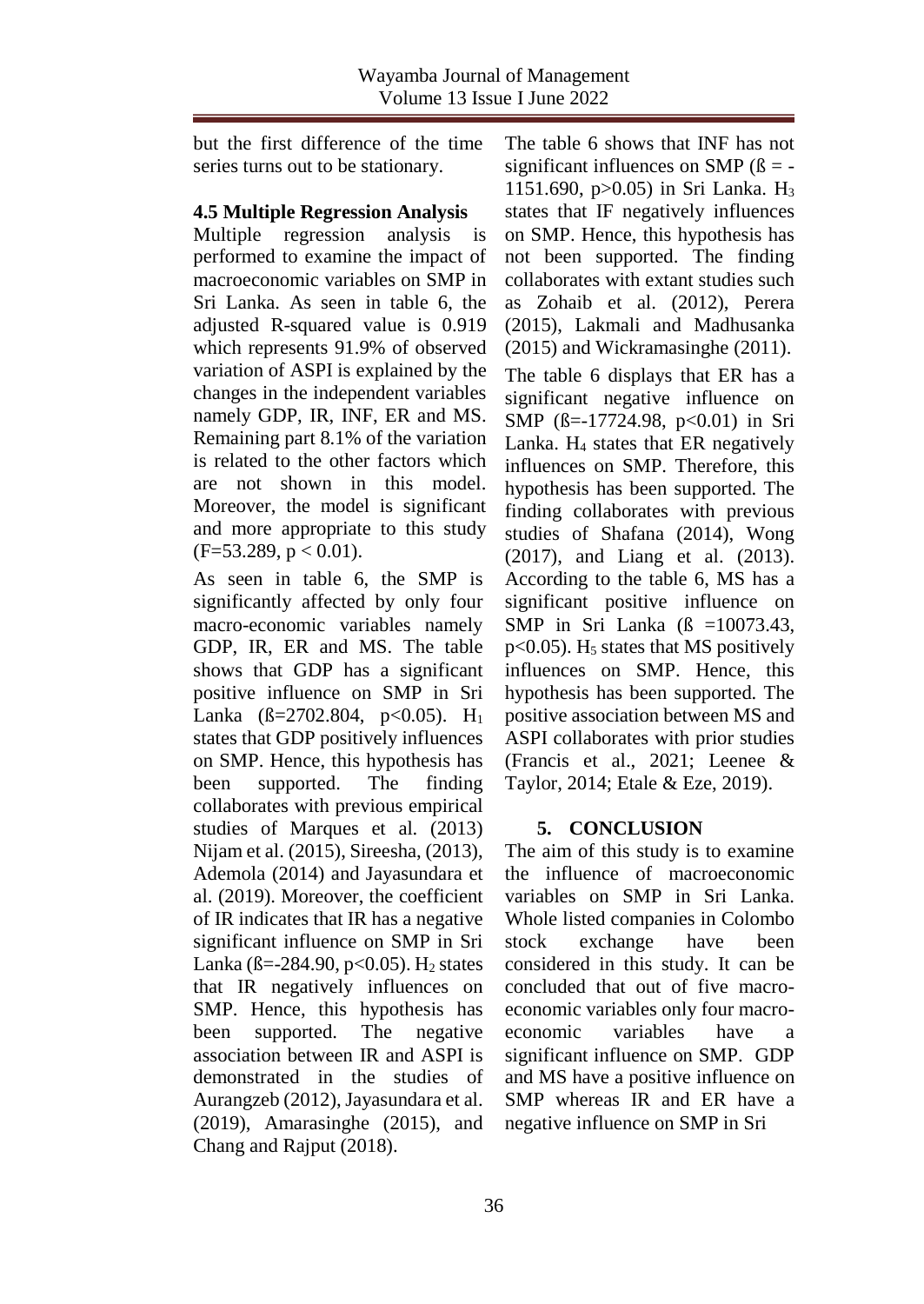Lanka. But SMP is not affected by INF in the economy.

Based on the analysis, IR has a negative influence on the ASPI. Investors prefer to make the investment in the financial assets such as treasury bills and bonds than investing to common stock as the return rate on the financial assets is higher than the common stocks. Their policy IR is changed by Central bank time to time. The policy makers should maintain the IR at lower level to keep price higher for the shares which would attract more investment.

Furthermore, the findings reveal that the INF doesn't have any significant influence on ASPI. However, to achieve the stable low-level inflation rate, currently Central bank has moved their view towards an INF targeting monetary policy. Moreover, findings reveal that exchange rate affects negatively on the ASPI. Presently, a Sri Lankan rupee has continuously depreciated against the dollars which would create an unfavourable effect on ASPI. Moreover, the study shows that MS has a positive influence on the ASPI.

The recommendations are discussed in this study. As GDP is positively associated with SMP, an economy should focus on manufacturing, industrial and service sectors to develop their operations. Prudent

macroeconomic and fiscal policy management should support to mitigate the fluctuations in IR and ER. Stability in these variables has significant implications for SMP. The government must formulate strategies to reduce the adverse consequences of the macroeconomic variables that have a negative effect. Future researchers will be stimulated to do the research wider into the influence of the macro-economic factors on SMP of several emerging economies rather than concentrate on one economy for comparison purpose between the nations. Hence, future researchers could support to produce more information on the SMP and trend of few nations at once which bring ease for others parties like policymakers, investors and future researchers as a reference purposes.

Future researchers will be motivated to make the selection on the variables with higher frequency data available to enhance the accuracy of the result to be generated in the data analysis part. Further, future researchers are suggested to generate the result by employing more type of data analysis to enhance the comprehensive association between the variables. For example, Co-integration test, granger causality test and VECM test may be employed to boost the understanding about the variables.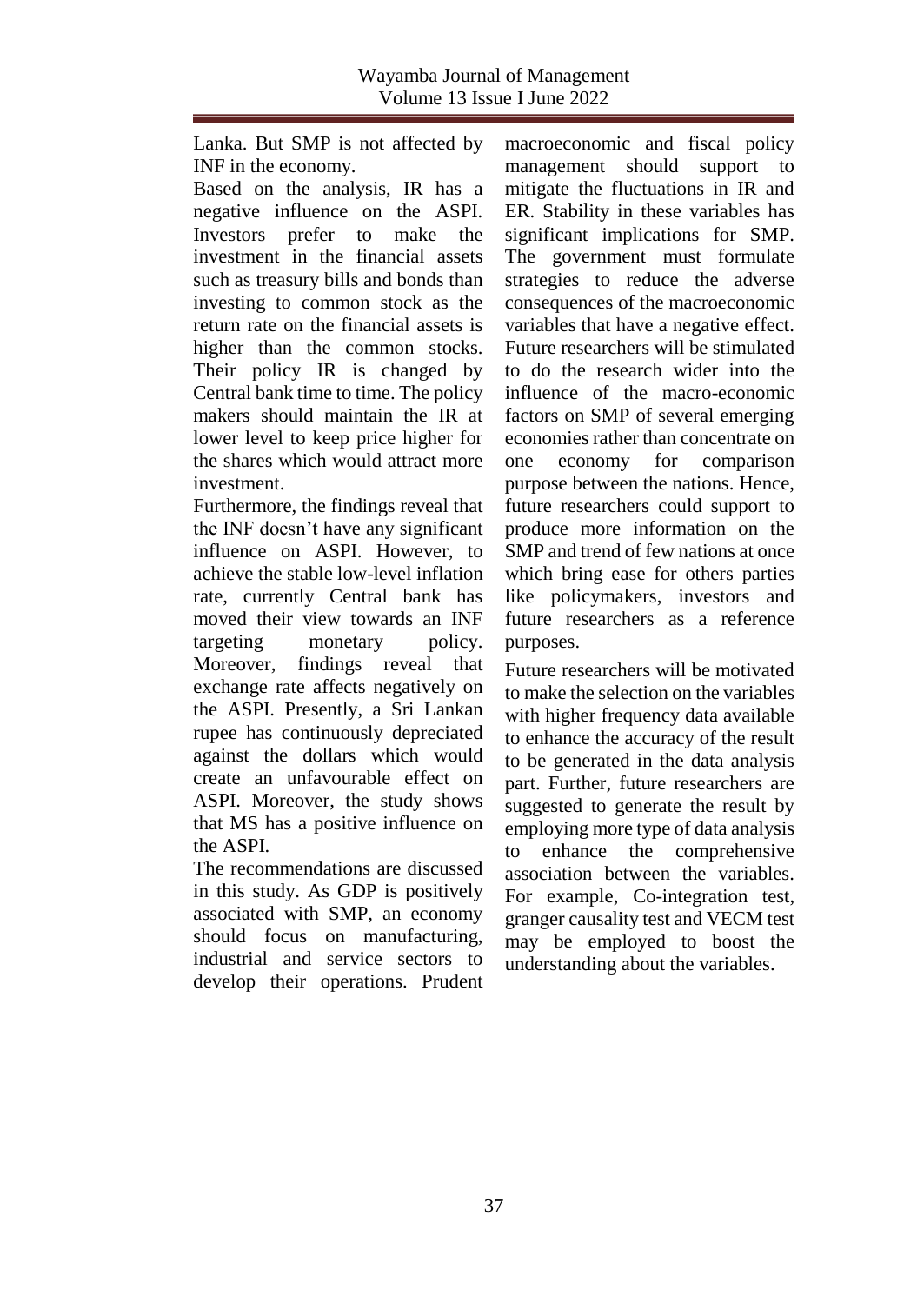# **APPENDIX**

| <b>Table 1. Descriptive Statistics</b> |                |                |             |                                  |  |  |  |
|----------------------------------------|----------------|----------------|-------------|----------------------------------|--|--|--|
| <b>Variables</b>                       | <b>Minimum</b> | <b>Maximum</b> | <b>Mean</b> | Std.<br><b>Deviation</b><br>(SD) |  |  |  |
| GDP                                    | $-1.50$        | 9.10           | 5.08        | 2.20                             |  |  |  |
| IR                                     | 6.01           | 19.96          | 11.57       | 4.15                             |  |  |  |
| <b>INF</b>                             | 0.90           | 22.60          | 8.20        | 4.83                             |  |  |  |
| ER                                     | 51.25          | 178.78         | 107.34      | 33.57                            |  |  |  |
| <b>MS</b>                              | 228.50         | 7627.28        | 2304.34     | 2279.56                          |  |  |  |
| <b>ASPI</b>                            | 447.60         | 7299.00        | 3316.19     | 2622.76                          |  |  |  |

Source: Survey data

|  | <b>Table 2. Correlation Analysis</b> |  |
|--|--------------------------------------|--|
|  |                                      |  |

| <b>Variables</b>   | (1)      | (2)      | (3)      | (4)      | (5)   | (6)   |
|--------------------|----------|----------|----------|----------|-------|-------|
| GDP(1)             | 1.000    |          |          |          |       |       |
| $_{\rm IR}$<br>(2) | 0.027    | 1.000    |          |          |       |       |
|                    | 0.894    |          |          |          |       |       |
| ER<br>(3)          | $-0.072$ | $-0.520$ | 1.000    |          |       |       |
|                    | 0.728    | 0.007    |          |          |       |       |
| <b>INF</b><br>(4)  | 0.020    | 0.665    | $-0.356$ | 1.000    |       |       |
|                    | 0.923    | 0.000    | 0.080    |          |       |       |
| MS<br>(5)          | $-0.024$ | $-0.509$ | 0.966    | $-0.424$ | 1.000 |       |
|                    | 0.906    | 0.009    | 0.000    | 0.034    |       |       |
| ASPI(6)            | 0.173    | $-0.569$ | 0.873    | $-0.442$ | 0.937 | 1.000 |
|                    | 0.406    | 0.003    | 0.000    | 0.026    | 0.000 |       |

(Source: Survey Data)

| <b>Table 3: Multicollinearity</b> |  |
|-----------------------------------|--|
|                                   |  |

| <b>Variables</b> | VIF   |
|------------------|-------|
| GDP              | 1.129 |
| IR               | 2.605 |
| <b>INF</b>       | 2.128 |
| ER.              | 8.252 |
| МS               | 8.316 |

(Source: Survey data)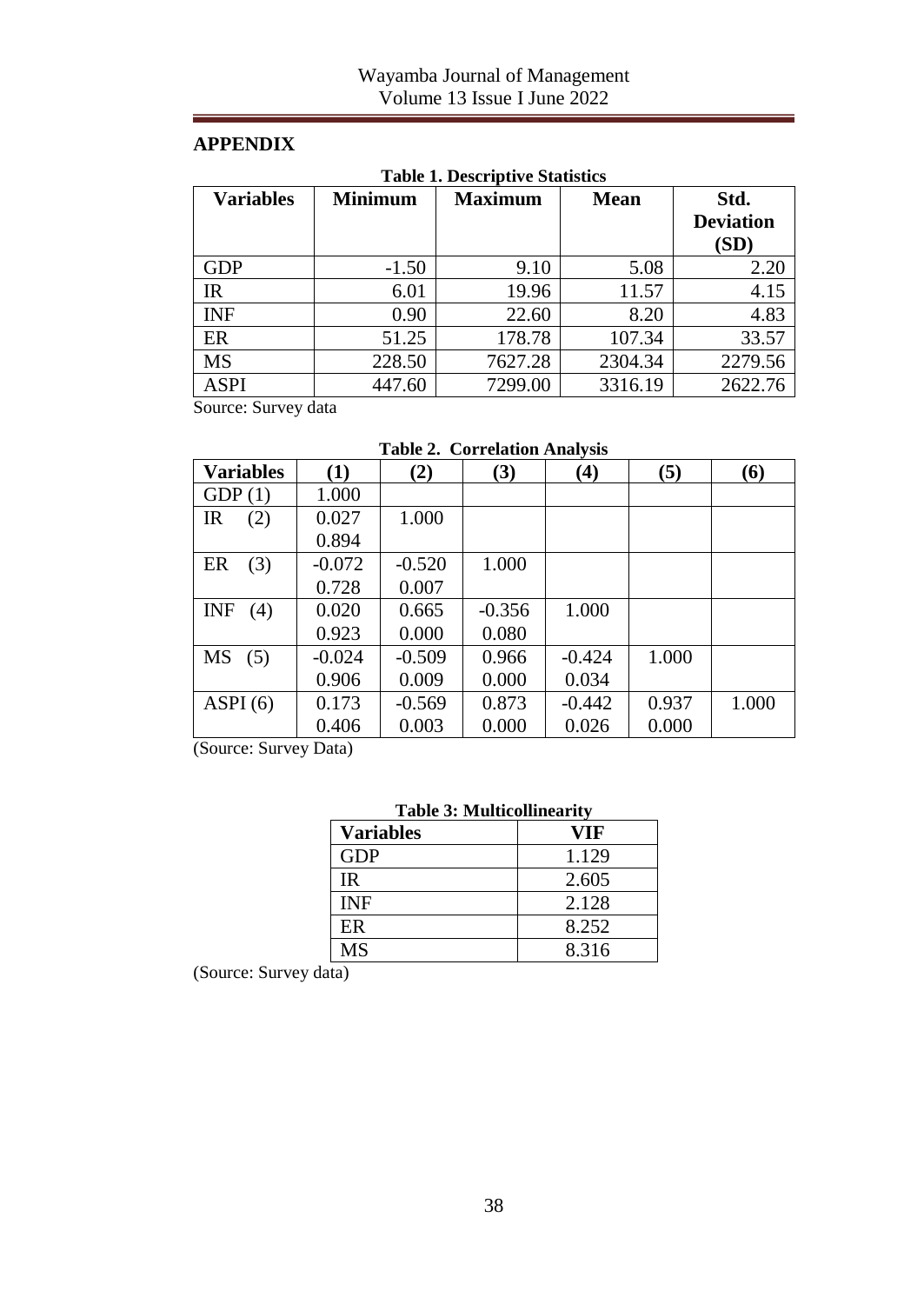|                     |                        |       | TANIL II TILIKI QUIRLAMUNILII ILUU IJI LAULII TALMII QUMII L |       |  |  |
|---------------------|------------------------|-------|--------------------------------------------------------------|-------|--|--|
|                     | F-statistic            | 1.138 | Prob. $F(5,19)$                                              | 0.374 |  |  |
|                     | Obs-R-squared<br>5.762 |       | Prob. chi-Square                                             | 0.330 |  |  |
| Scaled explained SS |                        | 1.900 | Prob. chi-Square                                             | 0.862 |  |  |

**Table 4: Heteroskedasticity test: Breusch-Pagan-Godfrey**

(Source: Survey data)

| Table 5: Augmented Dickey Fuller (ADF) test for 1995 - 2019 |  |  |  |  |  |
|-------------------------------------------------------------|--|--|--|--|--|
|-------------------------------------------------------------|--|--|--|--|--|

| <b>Macroeconomic</b><br><b>Variables</b> | Level       |           | <b>First differences</b> |           |  |
|------------------------------------------|-------------|-----------|--------------------------|-----------|--|
|                                          |             |           |                          |           |  |
|                                          | t-statistic | Prob. $*$ | t-statistic              | Prob. $*$ |  |
| <b>GDP</b>                               | $-3.543$    | 0.015     | -                        |           |  |
| IR                                       | $-3.224$    | 0.031     |                          |           |  |
| ER                                       | 0.898       | 0.993     | $-4.240$                 | 0.014     |  |
| <b>INF</b>                               | $-3.267$    | 0.028     |                          |           |  |
| <b>MS</b>                                | $-1.333$    | 0.596     | $-2.403$                 | 0.018     |  |
| ASPI                                     | $-0.419$    | 0.889     | $-5.345$                 | 0.000     |  |

(Source: Survey data)

| Table 0. Multiple Regression for ASFT |                    |                    |                  |       |  |  |  |
|---------------------------------------|--------------------|--------------------|------------------|-------|--|--|--|
| <b>Variables</b>                      | <b>Coefficient</b> | <b>Std. Error</b>  | t-               | Prob. |  |  |  |
|                                       |                    |                    | <b>Statistic</b> |       |  |  |  |
| C                                     | 6654.44            | 5019.75            | 1.32             | 0.20  |  |  |  |
| <b>GDP</b>                            | 2702.80            | 1133.72            | 2.38             | 0.02  |  |  |  |
| <b>IR</b>                             | $-284.90$          | 803.37             | $-0.35$          | 0.02  |  |  |  |
| ER                                    | $-17724.98$        | 4446.43            | $-3.98$          | 0.00  |  |  |  |
| <b>INF</b>                            | $-1151.69$         | 696.09             | $-1.65$          | 0.11  |  |  |  |
| <b>MS</b>                             | 10073.43           | 1418.89            | 7.09             | 0.00  |  |  |  |
| R-squared                             | 0.936              | Durbin-Watson stat |                  | 1.655 |  |  |  |
| Adj. R-squared                        | 0.919              |                    |                  |       |  |  |  |
| F-statistic                           | 53.289             |                    |                  |       |  |  |  |
| Prob (F-statistic)                    | 0.000              |                    |                  |       |  |  |  |

**Table 6. Multiple Regression for ASPI**

(Source: Survey Data)

#### **REFERENCES**

Ademola, A. M. B. (2014). Understanding the relationship between some macro-economic variables and movement of stock prices of selected banks in Nigeria, *International Journal of Management Sciences and Humanities*, *2*(2), 208-233.

Ajaz, T., Nain, M.Z., Kamaiah, B. and Sharma, N.K. (2017). Stock prices, exchange rate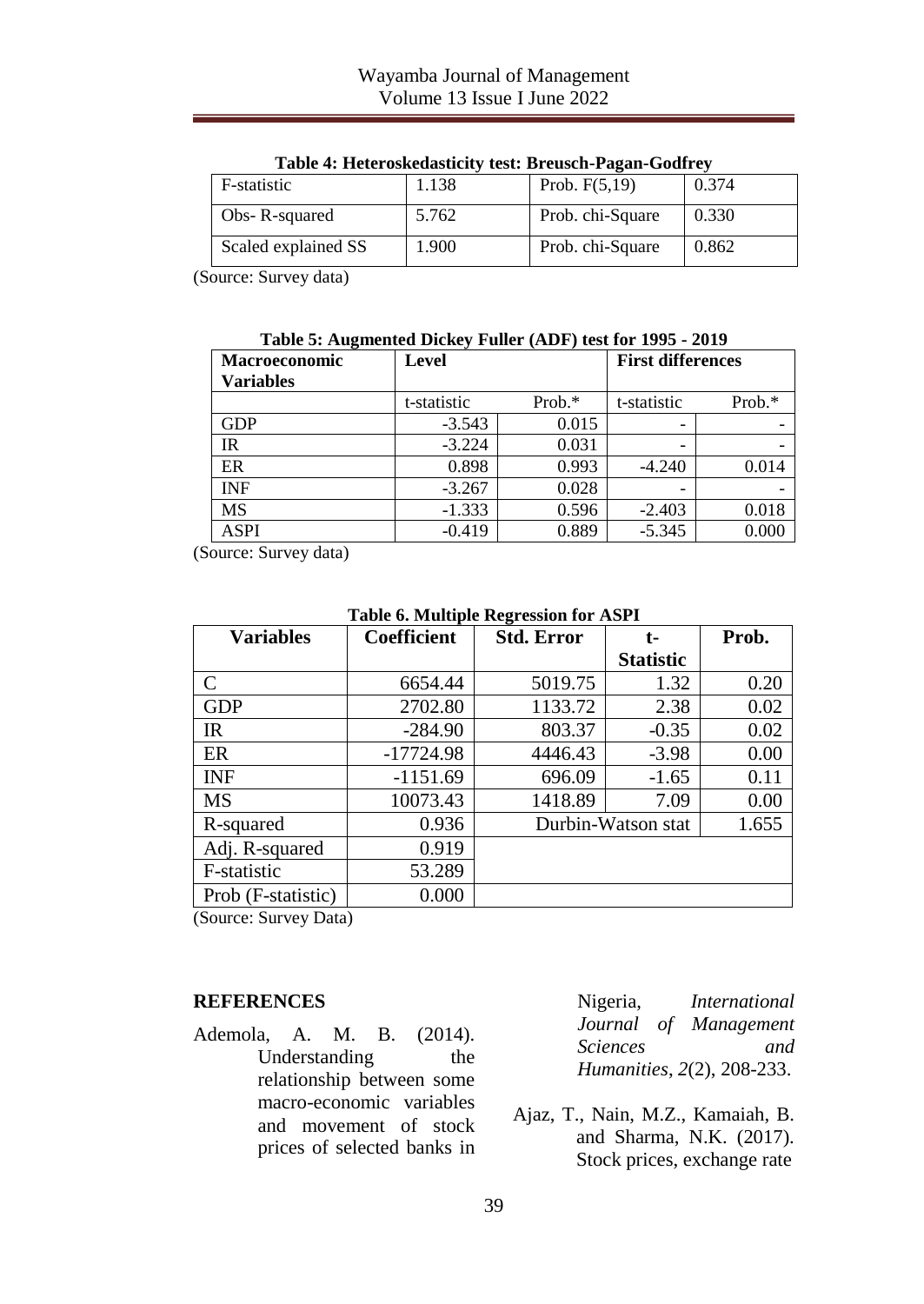- and interest rate: evidence beyond symmetry, *Journal of Financial Economic Policy, 9*(1)*,* 1-18.
- Alam, Z., and Rashid, K. (2014). Time Series Analysis of the Relationship between Macroeconomic Factors and the Stock Market Returns in Pakistan. *Journal of Yasar University*, *9*(36).
- Ali, M. B. (2011). Impact of micro and macroeconomic variables on emerging stock market return: A case on Dhaka stock exchange (DSE). *Interdisciplinary Journal of Research in Business*, *1*(5), 8-16.
- Altin, H. (2015). Efficient market hypothesis, abnormal return and election periods. *European Scientific Journal*, *11*(34), 169-178.
- Amarasinghe, A. (2015). Dynamic relationship between interest rate and stock price: Empirical evidence from Colombo stock exchange. *International Journal of Business and Social Science*, *6*(4), 92-97.
- Anwer, Z., Azmi, W. and Ramadili Mohd, S. M. (2019), How do Islamic equities respond to monetary actions?, *International Journal of Emerging Markets, 14* (4), 503-522.
- Aurangzeb, D. (2012). Factors affecting performance of stock market: Evidence from south Asian countries. *International journal of academic research in business and social sciences*, *2*(9), 1-15.
- Balagobei, S. (2017). Macroeconomic Variables and Stock Market Returns in Sri Lanka. *Asian Journal of Finance & Accounting, 9*(2), 206-218.
- Bhattacharya, B., and Mukherjee, J. (2002). The nature of the causal relationship between stock market and macroeconomic aggregates in India: An empirical analysis. In *4th annual conference on money and finance, Mumbai*, 401-426.
- Campbell, J. Y., Champbell, J. J., Campbell, J. W., Lo, A. W., Lo, A. W., and MacKinlay, A. C. (1997). *The econometrics of financial markets*. Princeton University press.
- Chang, B.H. and Rajput, S.K.O. (2018). Do the changes in macroeconomic variables have a symmetric or asymmetric effect on stock prices? Evidence from Pakistan, *South Asian Journal of Business Studies,7*(3), 312-331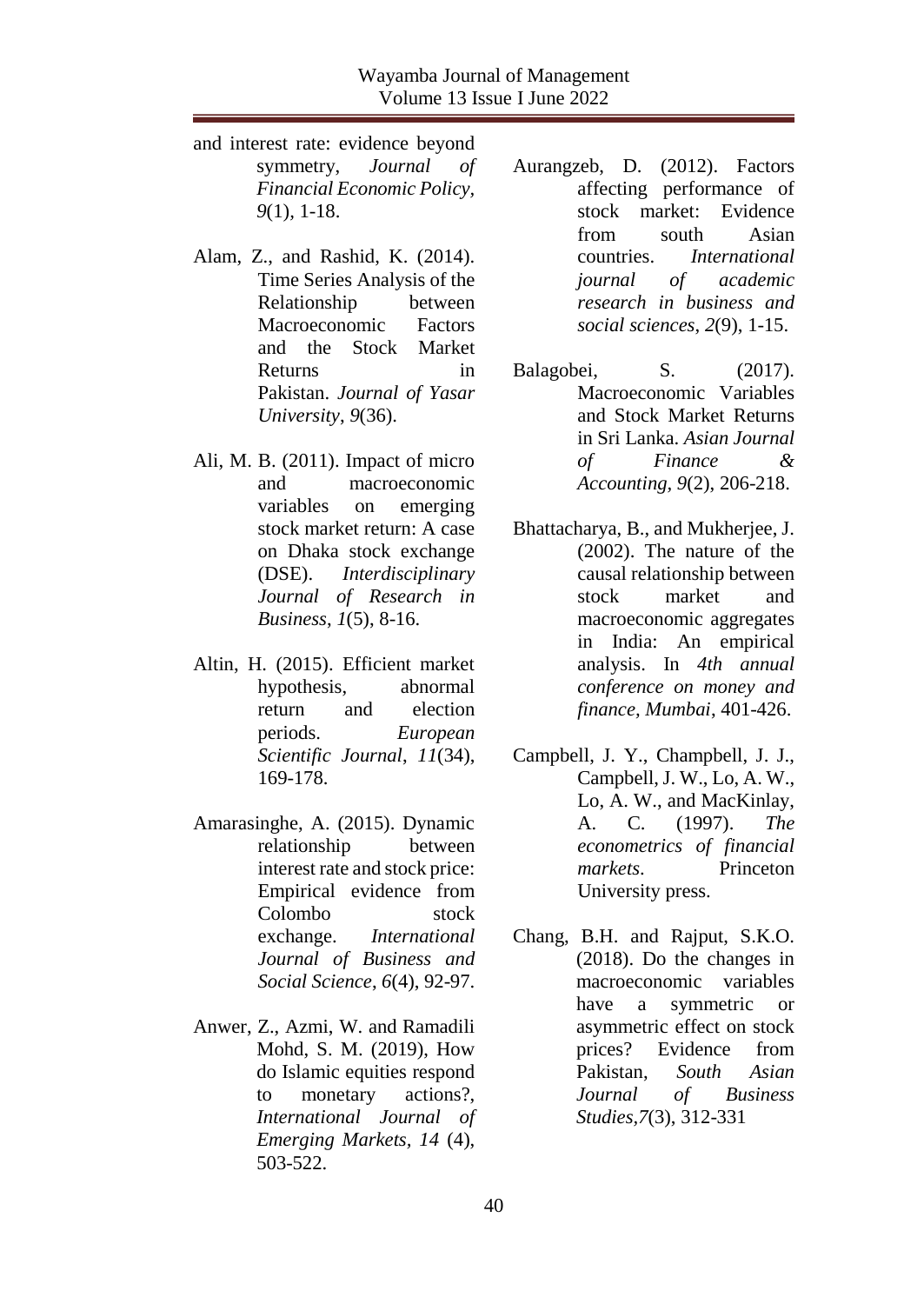- Chen, M. H., Agrusa, J., Krumwiede, D., and Lu, H. J. (2012). Macroeconomic influences on Japanese hotel stock returns. *Journal of Hospitality Marketing & Management*, *21*(1), 81-99.
- Dahir, A.M., Mahat, F., Ab Razak, N.H. and Bany-Ariffin, A.N. (2018). Revisiting the dynamic relationship between exchange rates and stock prices in BRICS countries: a wavelet analysis, *Borsa Istanbul Review*, *18*(2), 101-113.
- Effiong, E.L. and Bassey, G.E. (2018). Stock prices and exchange rate dynamics in Nigeria: an asymmetric perspective, *Journal of International Trade and Economic Development*, *28*(3), 299-316.
- EI-Nader, H. M., and Alrainmony, A. D. (2013). The Macroeconomic Determinants of Stock Market Development in Jordan, *International Journal of Economics and Finance*, *5*(6), 91-103.
- Eita, J. H. (2012). Modelling macroeconomic determinants of stock market prices: Evidence from Namibia, *Journal of Applied Business Research (JABR)*, *28*(5), 871-884.
- Etale, L.M. and Eze, G.P. (2019). Analysing stock market reaction to macroeconomic variables: evidence from Nigerian stock exchange (NSE), *Global Journal of Arts, Humanities and Social Sciences*,*7*(3), 14-28.
- Fama, E. (1970). Efficient Capital Markets: A Review of Theory and Empirical Work, *Journal of Finance, 25*, 383-417.
- Francis, S. J., Ravinthirakumaran, N., and Ganeshamoorthy, M. (2021). The impact of macroeconomic variables on stock prices in Sri Lanka: a bounds testing approach, *International Journal of Accounting & Business Finance*, *7*(Special), 68 – 91.
- Gunasekarage, A., and Colombage, S. R. N. (2002). The Behaviour of Share Prices in Emerging Markets: Evidence from the Colombo Stock Exchange. *Vidyoday: Journal of Management Science*, *1*(1 & 2) 2002: 94-116.
- Gunasekarage, A., Pisedtasalasai, A., and Power, D. M. (2004). Macroeconomic influence on the stock market: evidence from an emerging market in South Asia, *Journal of Emerging Market Finance*, *3*(3), 285- 304.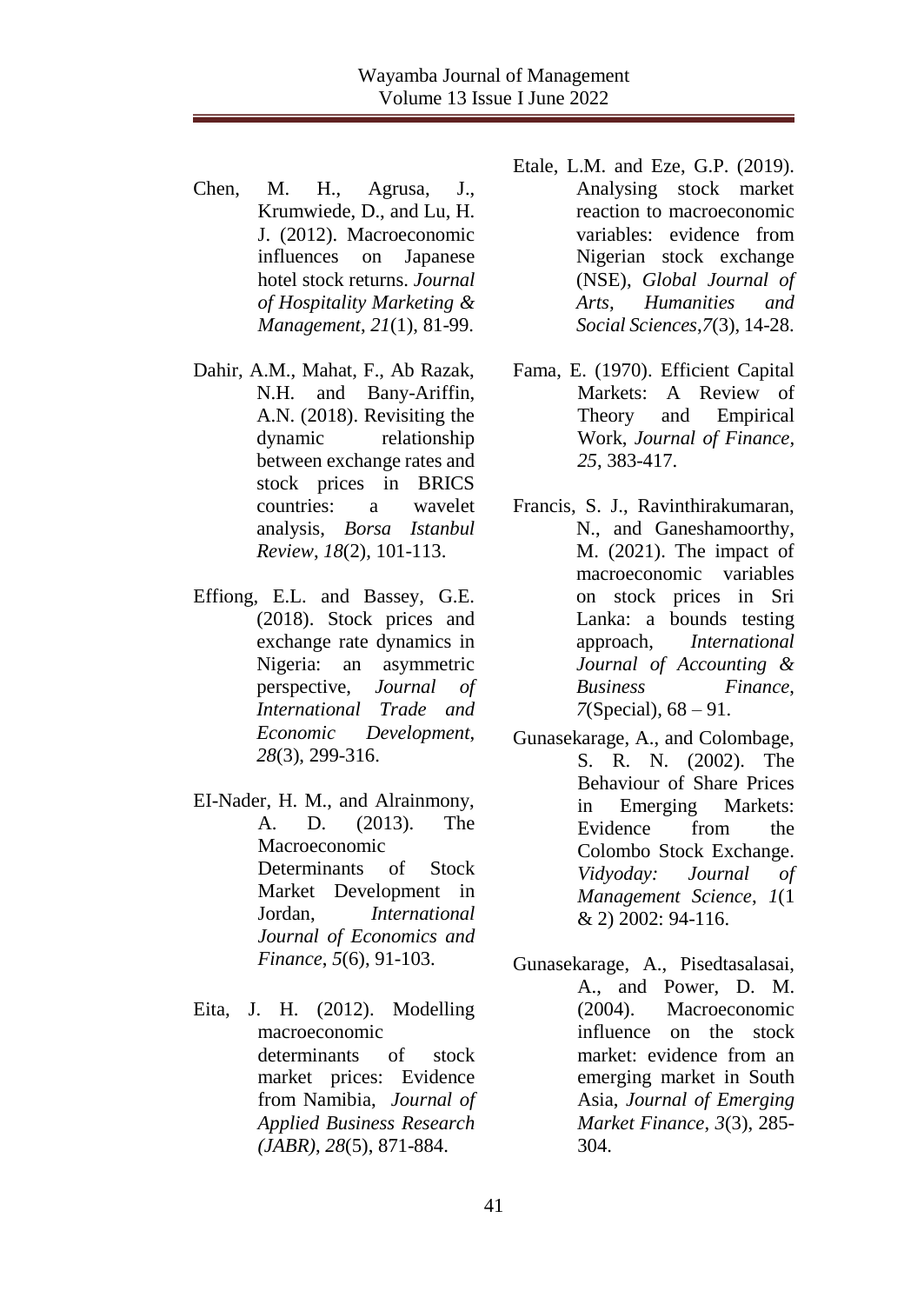- Gurloveleen, K. and Bhatia, B.S. (2015). An impact of macroeconomic variables on the functioning of Indian stock market: a study of manufacturing firms of BSE 500, *Journal of Stock and Forex Trading, 5*(1), 1- 7.
- Hatemi-J, A. (2002). Money supply and the informational efficiency of the stock market in Korea: evidence from an alternative methodology. *Journal of Economic Integration*, *17*(3), 517-526.
- Hemamala, R. K. K., and Jameel, A. L. M. (2016). Relationship between inflation and stock market return: special reference to the Colombo stock exchange (CSE), *5th Annual International Research Conference-2016 Faculty of Management and Commerce- SEUSL,* 40-48.
- Ho, S. Y. (2017). The macroeconomic determinants of stock market development: evidence from Malaysia, *Munich Personal RePEc Archive*, *5*(6), 2-28.
- Hunjra, A. I., Chani, D., Irfan, M., Ijaz, M. S., and Farooq, M. (2014). The impact of macroeconomic variables on stock prices in

Pakistan, *International Journal of Economics and Empirical Research*, *2*(1), 13-21.

- Hur, S. K., and Chung, C. Y. (2017). Revisiting CAPM betas in an incomplete market: Evidence from the Korean stock market. *Finance research letters*, *21*, 241-248.
- Jayasundara, J. M. D. P., Rathnayake, R. M. A. K., and Fernando, P. J. S. (2019). Impact of macroeconomic variables on Stock Market Performance s: Evidence from Sri Lanka. *Sri Lanka Journal of Business Economics*, *8*(1), 67-89.
- Kapaya, S.M. (2020). Stock market development and economic growth in Tanzania: an ARDL and bound testing approach, *Review of Economics and Political Science*, 187-206.
- Kandir, S. Y. (2008). Macroeconomic variables, firm characteristics and stock returns: Evidence from Turkey. *International research journal of finance and economics*, *16*(1), 35- 45.
- Khrawish, H. A., Siam, W. Z., and Jaradat, M. (2010). The relationships between stock market capitalization rate and interest rate: Evidence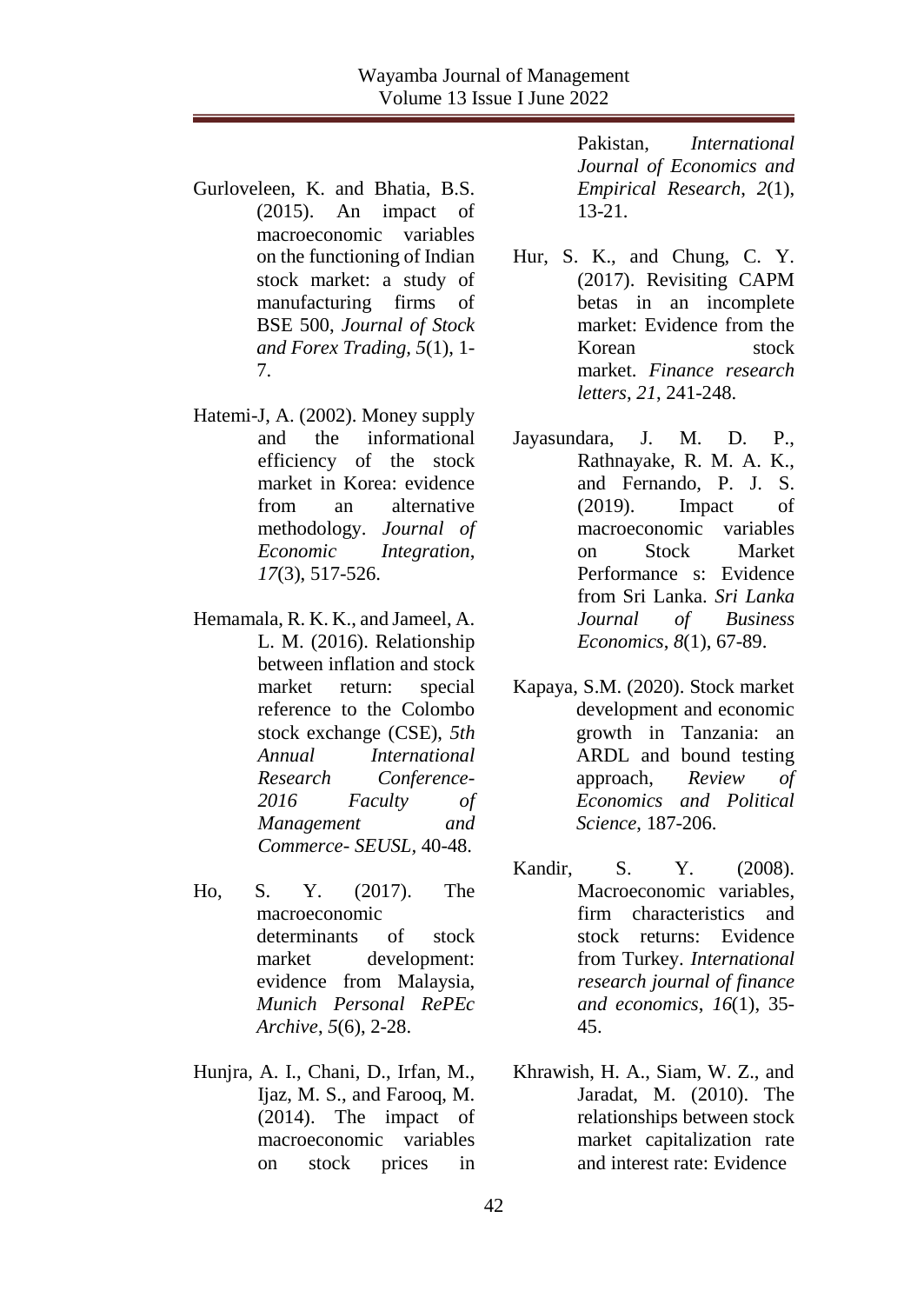- from Jordan, *Business and Economic Horizons (BEH)*, *2*(1232-2016- 101136), 60-66.
- Kyereboah‐Coleman, A., and Agyire‐Tettey, K. F. (2008). Impact of macroeconomic indicators on Stock Market Performance, *The Journal of Risk Finance*, *9*(4), 365- 378.
- Lakmali, A., and Madhusanka, K. J. S. (2015). The Effect of Macro-Economic Variables on Stock Prices in Sri Lankan Stock Market, *International Research Symposium Rajarata University of Sri Lanka*, 86- 93.
- Lee, Y. K., Ng, Y. L., Soon, C. Y., and Thou, L. Y. (2017). *The Relationship between Macroeconomic Variables and Stock Market Performance in Thailand* (Doctoral dissertation, UTAR).
- Lee, J.W and Brahmasrene, T. (2018). An exploration of dynamical relationships between macroeconomic variables and stock prices in Korea, *The Journal of Asian Finance, Economics and Business,5*(3), 7-17.
- Leenee, A., and Taylor, C. (2014). Impacts of Crude Oil Price & Money Supply on Stock Price: The Case of

Malaysia. [https://doi.org/10.13140/2.](https://doi.org/10.13140/2.1.3305.6000) [1.3305.6000.](https://doi.org/10.13140/2.1.3305.6000)

- Liang, C. C., Lin, J. B., and Hsu, H. C. (2013). Re-examining the Relationships between Stock Prices and Exchange Rates in ASEAN-5 using Panel Granger Causality Approach, *Economic Modelling*, 32, 560-563.
- Lintner, J. (1965). The valuation of risk assets on the selection of risky investments in stock portfolios and capital budgets, *Review of Economics and Statistics, 47*(1),13-37.
- Marques, L.M., Fuinhas, J.A. and Marques, A.C. (2013). Does the stock market cause economic growth? Portuguese evidence of economic regime change, *Economic Modelling, Elsevier B.V, 32*(1), 316- 324.
- Mazuruse, P. (2014). Canonical correlation analysis, *Journal of Financial Economic Policy*, *6*(2), 179-196.
- Megaravalli, A.V. and Sampagnaro, G. (2018). Macroeconomic indicators and their impact on stock markets in ASIAN 3: a pooled mean group approach, *Cogent Economics and Finance*, *6*(1),1-14.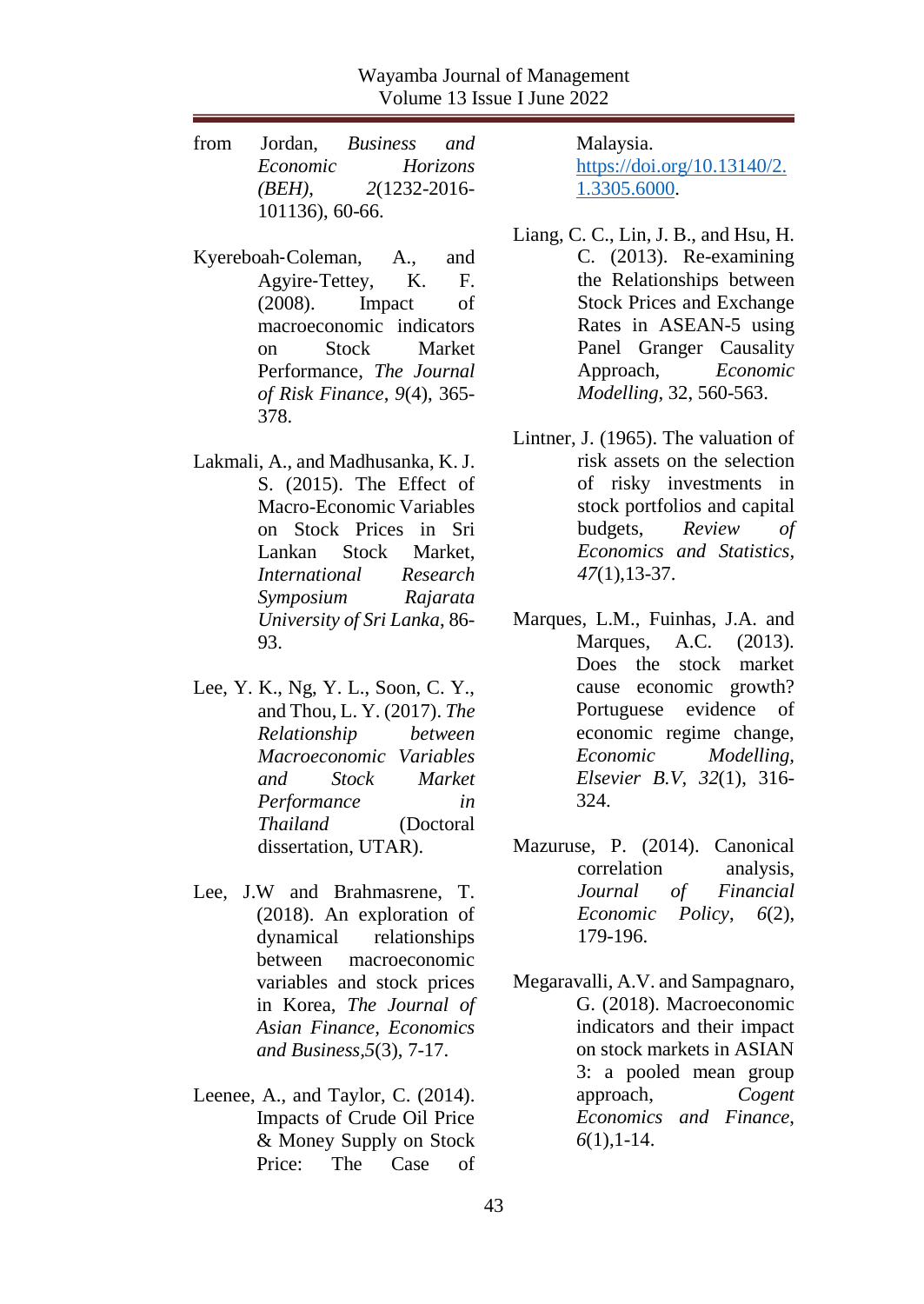- Menike, L. M. C. S. (2006). The effect of macroeconomic variables on stock prices in emerging Sri Lankan stock market. *Sabaragamuwa University Journal*, *6*(1), 50-67.
- Mishkin, F., and Eakins, S. (2011). Financial institutions and the markets, *Pearson Education, Inc*.
- Momani, G. F., and Alsharari, M. A. (2012). Impact of economic factors on the stock prices at Amman stock market (1992- 2010). *International Journal of Economics and Finance*, *4*(1), 151-159.
- Muhammad, S. D., Hussain, A., Ali, A., and Jalil, M. A. (2009). Impact of macroeconomics variables on stock prices: Empirical evidence in case of KSE, *European Journal of Scientific Research*, *38*(1), 96-103.
- Nijam, H. M., Ismail, S. M. M., and Musthafa, A. M. M. (2015). The impact of macroeconomic variables on Stock Market Performance; evidence from Sri Lanka, *Journal of Emerging Trends in Economics and Management Sciences*, *6*(2), 151-157.
- Osamwonyi, I. O., and Evbayiro-Osagie, E. I. (2012). The relationship between macroeconomic variables and stock market index in Nigeria, *Journal of Economics*, *3*(1), 55-63.
- Pal, K., and Mittal, R. (2011). Impact of macroeconomic indicators on Indian capital markets, *The Journal of Risk Finance*, *12*(2), 84-97.
- Patro, D. K., Wald, J. K., and Wu, Y. (2014). Currency devaluation and stock market response: An empirical analysis, *Journal of International Money and Finance*, *40*, 79-94.
- Perera, P. R. M. R. (2015). Macroeconomic variables effect on All share price index in Colombo stock exchange of Sri Lanka, *International Journal of Scientific & Engineering Research, 6*(6), 960–961.
- Perold, A. F. (2004). The capital asset pricing model, *Journal of economic perspectives*, *18*(3), 3-24.
- Shafana, M. A. C. N. (2014). Macroeconomic variables effect on financial sector performance in Emerging Sri Lankan Stock Market, *International Journal of Science and Research*, *3*(10), 227-231.